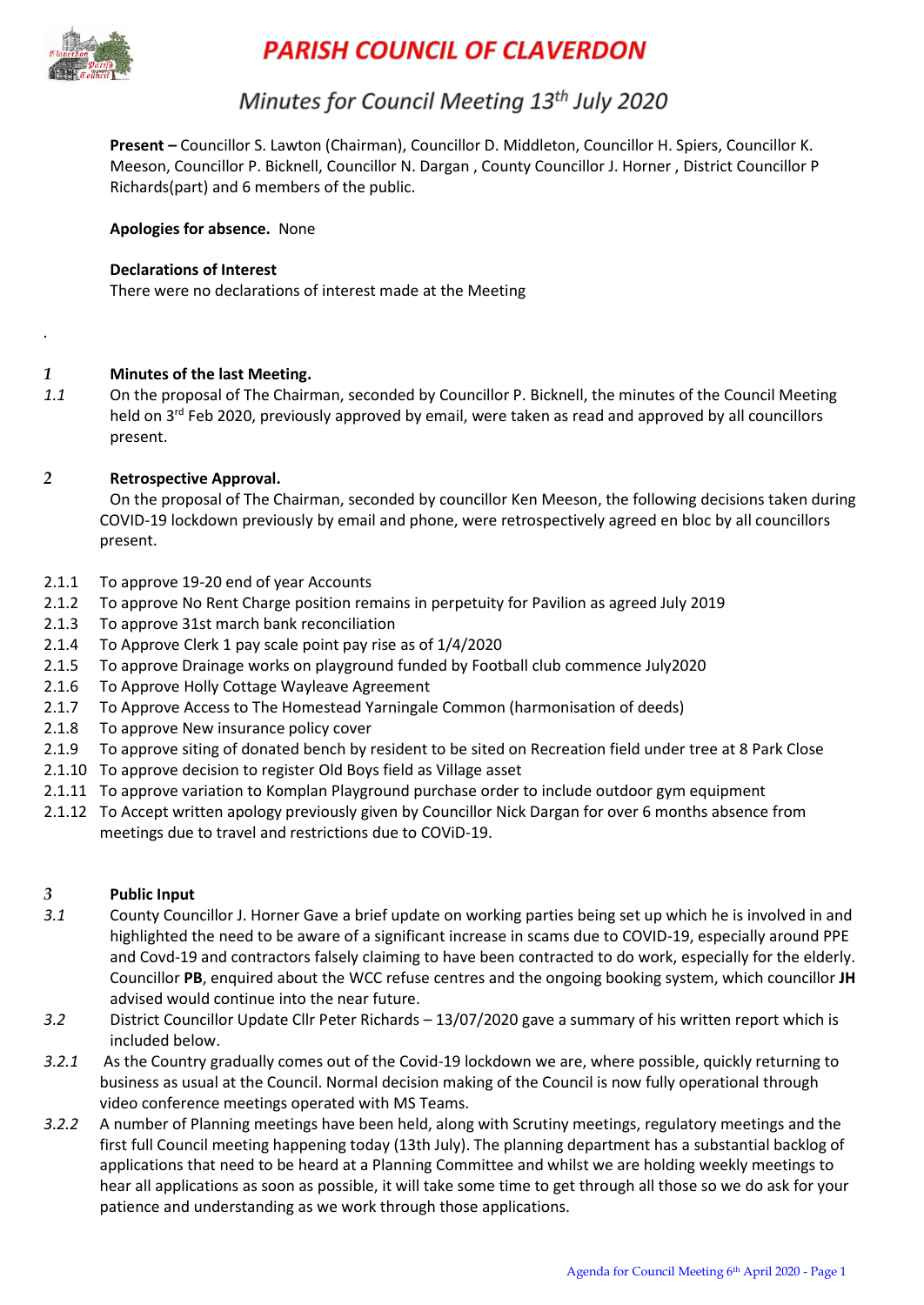- *3.2.3* Our Council office, Elizabeth House, has now reopened to the public on reduced hours from 10am to 2pm. We have had a steady stream of visits since then with a range of queries including applications for housing benefit, council tax support, home choice plus applications, homelessness and car parking permits.
- *3.2.4* Council Tax Hardship Fund As you may recall from my previous reports, the Council received a payment of £660,000 aimed at providing assistance to those who are in receipt of Council Tax support. So far £594,521.30 has been allocated to claimants. We still hold c£65k in reserve, however, this will only allow us to support a further 436 cases. If the current rate of claims continue then we will require additional funding from central government and we continue to lobby for further financial support for residents.
- *3.2.5* Discretionary Business Rate Grants Last month the Council announced its Discretionary Business Rate Grant scheme to help support those businesses unable to claim under the previous Business Rate Grant Scheme. Applications for the discretionary grant scheme were opened on 8th June for three weeks and have now closed. Council received over 400 applications and good progress has been made in evaluating these applications. Of those applications a small percentage have been asked to supply further information and so are still being considered with the majority having now been responded to. Payments under this scheme have begun and so far £640,500 has been allocated and paid. The Council has a maximum of £1.7m that can be allocated for all applications and officers will endeavour to pay this money out as soon as possible to support businesses in most need.
- *3.2.6* Climate Change SPD Having declared a Climate Emergency in July 2019, the Council has undertaken an extensive piece of work in considering how it can do its part in helping to tackle Climate Change. Part of that work included a new Climate Change Supplementary Planning Document which sets out the Councils expectations for new developments. The Climate Change SPD was approved at Council today and now holds weight. It sits alongside the Core Strategy and provides support and clarity on existing policies.
- *3.2.7* Joint working with WDC Since the start of the Covid-19 pandemic, Councils across the country have been put under increasing financial pressures. Stratford District Council has been recognised as one of the worst hit in terms of its income (largely from tourism) and as a result the Council is considering ways in which it can continue to operate its services in the most cost effective way. Towards the end of June a joint announcement by the Leaders of both Warwick District Council and Stratford District Council was made informing us that consideration is being given to the sharing of services and functions, with a full review of Local Government being undertaken in the near future. Council has supported this review and it will begin imminently. A white paper on Local Government is anticipated by National Government later this year and it is expected that emphasis will be placed on giving more powers to local authorities. By committing to undertake this review now, Stratford District Council will be well placed to take appropriate action once the white paper has been published and further detail is known. I will keep you informed as to the progress made on this matter.
- *3.2.8* Pavement Licensing At the time of writing the Business and Planning Bill is passing through the parliamentary process and it is expected to receive Royal Assent soon. Within that Bill are a number of considerations that will impact Stratford District, specifically the ability for businesses that provide food and drink to apply for a street license. If the Bill passes and receives Royal Assent, The Council will be required to consider all applications and either grant or reject them within 7 days. The purpose of this facility is to support businesses and the economy while social distancing is still in place. All the necessary arrangements have been made at the Council to enable these decision to be made within the timescale required and the Council continue to support the economy and business during the recovery.
- *3.2.9* Reopening Leisure Centres Following Government's announcement last week, the Council will be reopening its leisure facilities 25th July 2020 for fitness purposes. All of the swimming pool are planned to reopen from 1 August 2020.

## *4* **Planning.**

- *4.1* Update on previously considered applications.
- 4.1.1 Claverdon Hall Farm, Lye Green, *19/03569/COUQ* Prior approval notification for change of use of agricultural buildings to five dwelling houses and associated operational development under Class Q(b). **Noted but no response required. Councillor PB queried if 3 was maximum permitted, why 5 was proposed. Clerk to clarify.**

#### *4.2* Applications Responded to Inter-meeting

4.2.1 20/00247/LD Ossetts Oak Ossetts Hole Lane Yarningale Common, Single storey rear extension. Lawful development certificate. **No response**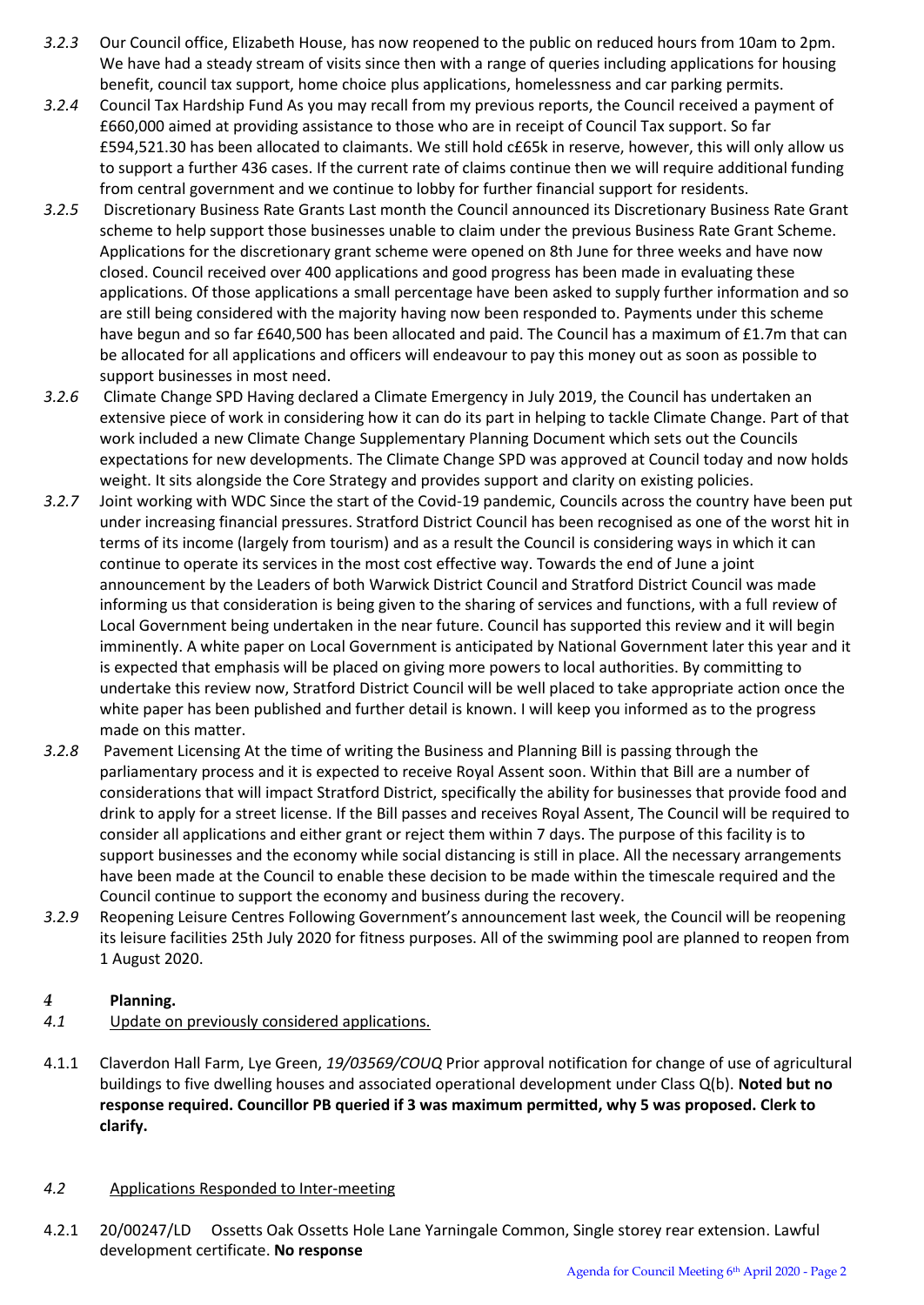- 4.2.2 20/00719/FUL Proposed new feature porch, feature corner glazing, amended bay windows, extension to first floor to include amended roof and new dormer windows at Brooklands Cottage, Kington Lane, Claverdon.**No Objection.**
- 4.2.3 20/00493/FUL Oak Tree Farm Buttermilk Lane Yarningale Common CV35 8HP. 60x20m Menage for personal use **No objection, Approved**
- 4.2.4 20/00720/REM Holly Cottage Ossetts Hole Lane Yarningale Common CV35 8HW. Appearance, landscape, layout, scale. A preliminary ecological appraisal was submitted and approved in the outline application. Original application 19/01692/OUT (date of decision 04/10/2019). **Approved**
- 4.2.5 20/00337/FUL Cordison Fields , Yarningale Lane, Yarningale Common, CV35 8HW . Garage extension with existing Garage converted into home office with WC. **No objection**
- 4.2.6 20/00781/FUL Rookley, Langley Road, Claverdon, Replace garage roof and flat roof dormer to the rear. New external staircase and provide living accomodation above garage. **No objection Approved**
- 4.2.7 20/01089/FUL Change of use of agricultural land to school playing field at Wolverton Primary School, Wolverton Fields, Norton Lindsey, Warwick CV35 8JN . **No objection**
- 4.2.8 20/01200/FUL Yarningale Farm Yarningale Lane Yarningale Common CV35 8HW Construction of new garage with guest bedroom over, extension to form kitchen and repairs to the Yarningale Farm **Support**
- 4.2.9 20/01404/COUQ Claverdon Hall Farm Lye Green Claverdon Warwick CV35 8HJ Prior approval notification for the change of use of agricultural building into 1no. dwelling including associated operational development under Class Q(b). **No response**
- 4.2.10 20/01359/FUL Cherry Tree Cottage 3 The Green Claverdon CV35 8LL Side extension. **No objection**
- 4.2.11 20/01545/LBC Side extension. Cherry Tree Cottage, 3 The Green, Claverdon, Warwick CV35 8LL **No objection**
- 4.2.12 20/01160/TREE arboricultural works at Crown Farm, Henley Road, Claverdon, Warwick, CV35 8LJ. **NO Objection, Approved.**
- 4.2.13 20/01255/FUL St Michael And All Angels Church, Church Road Claverdon CV35 8NT Change of use of land from paddock to burial ground. **No objection**
- 4.2.14 20/01137/FUL Land Off St Michaels Road Claverdon .Erection of 5 no dwellings and garages together with all ancillary works including demolition of single storey side extension to no. 10 St Michaels Road, creation of new vehicular driveway and associated landscaping (resubmission of application 19/01274/FUL) **Robust Objection has been submitted , also noted that highways agency had also submitted an objection.**

#### *4.3* Planning Issues for comment to SDC after the Parish meeting

4.3.1 20/01398/FUL Construction of a barn on the land for safe storage at Field Adjacent to Glenhurst Farm, Henley Road.

This is a resubmission of a previous application, with the barn moved to the rear of the site. The Councillors, having reviewed the details of the application, and after due consideration, agreed to submit an **Objection.**

#### *5* **Housing in Claverdon**

**Consider and approve adoption of recent Housing Needs Survey** . Chairman **SL** outlined that this survey was carried out by Claverdon Parish Council and Claverdon Land Trust and approved by Stratford District Council. Chairman SL proposed its adoption, seconded by Councillor Hazel Spires and unanimously approved by all councillors present. Councillor John Horner reminded of the need to send the Housing Needs Survey to Stratford District Council and the Clerk agreed to send it to Robert Weeks at SDC.

#### *6* **Recreation Field**

- *6.1* **To consider and approve proposed fencing for new Playground.** Chairman **SL** outlined that 2 quotes are being sought, but as yet there is no formal proposal, so any decisions are deferred until quotes are received. It is envisaged that side fencing will be picket type fence and to ask potential fencing contractors to also look at any ground support required at the rear.
- *6.2* **To Approve DCE contract variation costs due to increased specification of items with provisional sums and unanticipated building regulation requirements.** Chairman **SL** outlined some of the additional costs incurred due to 1) additional foundations required (to the height of the building), 2) for full fire safety and emergency lighting and 3) all walls and ceilings to be fully insulated. Additional costs approximating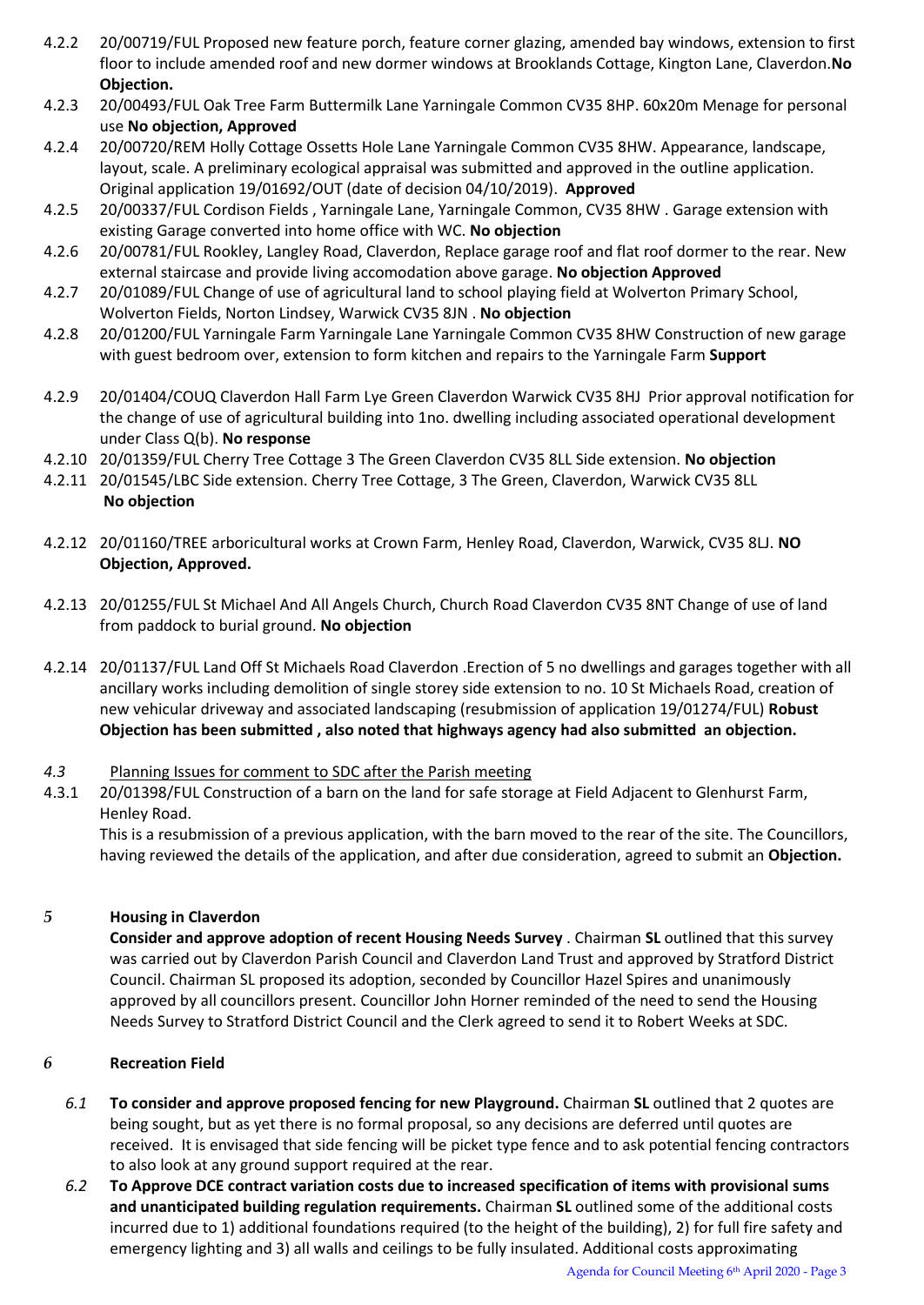£10,000 pounds identified and this expenditure is to be approved at a subsequent meeting when the costs could be presented.

- *6.3* **To consider and approve creation of recreation garden and sitting area at site of the old younger children's play area.** Chairman SL outlies that several ideas had been suggested, but further work in collaboration with various interested groups in the village was required to generate a firm proposal. It was also suggested asking potential fencing contractors to look at the old play area fencing as well.
- *6.4* **To consider and approve donation from village fete fund on expenditure on fixtures for the Pavilion and other areas**. A £9700 donation From the village fete fund was proposed to be spent on various pavilion fixtures and fittings. Chairman **SL** formally thanked councillor Hazel Spires for her work on the village fete committee alongside Karen Parker and Becky Muller. Chairman **SL** proposed the acceptance of this donation to be spent on the proposed fixtures and fittings . Phil Bicknell seconded with approval from all councillors present.
- *6.5* **To Approve proposed arrangements for Maintenance/ mowing of Recreation Field**. A formal proposal still needs to be developed, but Chairman **SL** welcomed involvement from the Cricket and Football clubs.
- *6.6* **To consider and approve proposed arrangements for Cleaning/maintenance of Pavilion** . Again, a formal proposal still needs to be developed, awaiting further discussions with Karen Parker, Becky Muller and Councillor Hazel Spires.

### *7* **Footpaths /Bridlepaths**

- *7.1* **Update on review how to make pathways more accessible to those with disability and mobility issues e.g. wooden stiles.** Chairman **SL** gave an update that he had taken photographs of the worst stiles and suggested that as funds , and with landowners' permission, to start replacing the least accessible stiles.
- *8* **Dorothea Mitchell Hall. Councillors to consider current arrangements and issues regarding the Dorothea Mitchell Hall Trust and approve any recommendations.** Chairman SL advised that the Parish Council wants to look at current arrangements with the DM Hall (alongside other parish council assets) to see how their management could be improved, and is currently looking to confirm the Parish Council interest in the DM Hall and will report back with his findings in due course.

#### *9* **Approval of recommendations made under General matters in previous meetings**

- 9.1.1 **To approve recommendation to allow open air cinema at Pavilion, as a one off agreed in principle at July 2019 meeting.** Approved by all councillors present but noted that the window for this event has now expired.
- *9.2* **To approve Bench placement on Church Road as agreed in principle July 2019**. Approved by all councillors present

#### *10* **Finance**

- *10.1* **To authorise payments due to date and approve the account projection to end of June 2020**. After consideration by Councillors & upon the proposal of the Chairman, seconded by Councillor Nick Dargan, payments due as listed below, to the end of June 2020, were approved by all Councillors present.
- 10.1.1 Clerk agreed to make a VAT reclaim at the end of July
- *10.2* **Income & Expenditure for the 3 months to 30th June 2020 –** Councillors reviewed the Income & Expenditure Account and on the proposal of The Chairman, seconded by Councillor Nick Dargan approved the 3 months Income & Expenditure Account to 30<sup>th</sup> June 2020
- 10.2.1 **Bank Reconciliation –** Councillors, having reviewed the Bank Reconciliation, all approved it. NOT signed due to it being a virtual meeting.

| <b>AGENDA ITEM 10.1</b> |                                 |                  |                           |               |                 |                       |               |            |  |  |
|-------------------------|---------------------------------|------------------|---------------------------|---------------|-----------------|-----------------------|---------------|------------|--|--|
| <b>Date</b>             | <b>Item</b>                     |                  | Current<br><b>Account</b> |               | Deposit         | Yarningale<br>Account | <b>Total</b>  |            |  |  |
|                         |                                 | <b>Cheque No</b> | <b>Deposits</b>           | <b>Debits</b> | <b>Accounts</b> | <b>Deposits</b>       | <b>Debits</b> |            |  |  |
| 1 Apr 20                | <b>Balance</b>                  |                  | £73,282.26                |               | £35,861.55      | £15,565.00            |               | £124,708.8 |  |  |
|                         | <b>Payments for</b><br>Approval |                  |                           |               |                 |                       |               |            |  |  |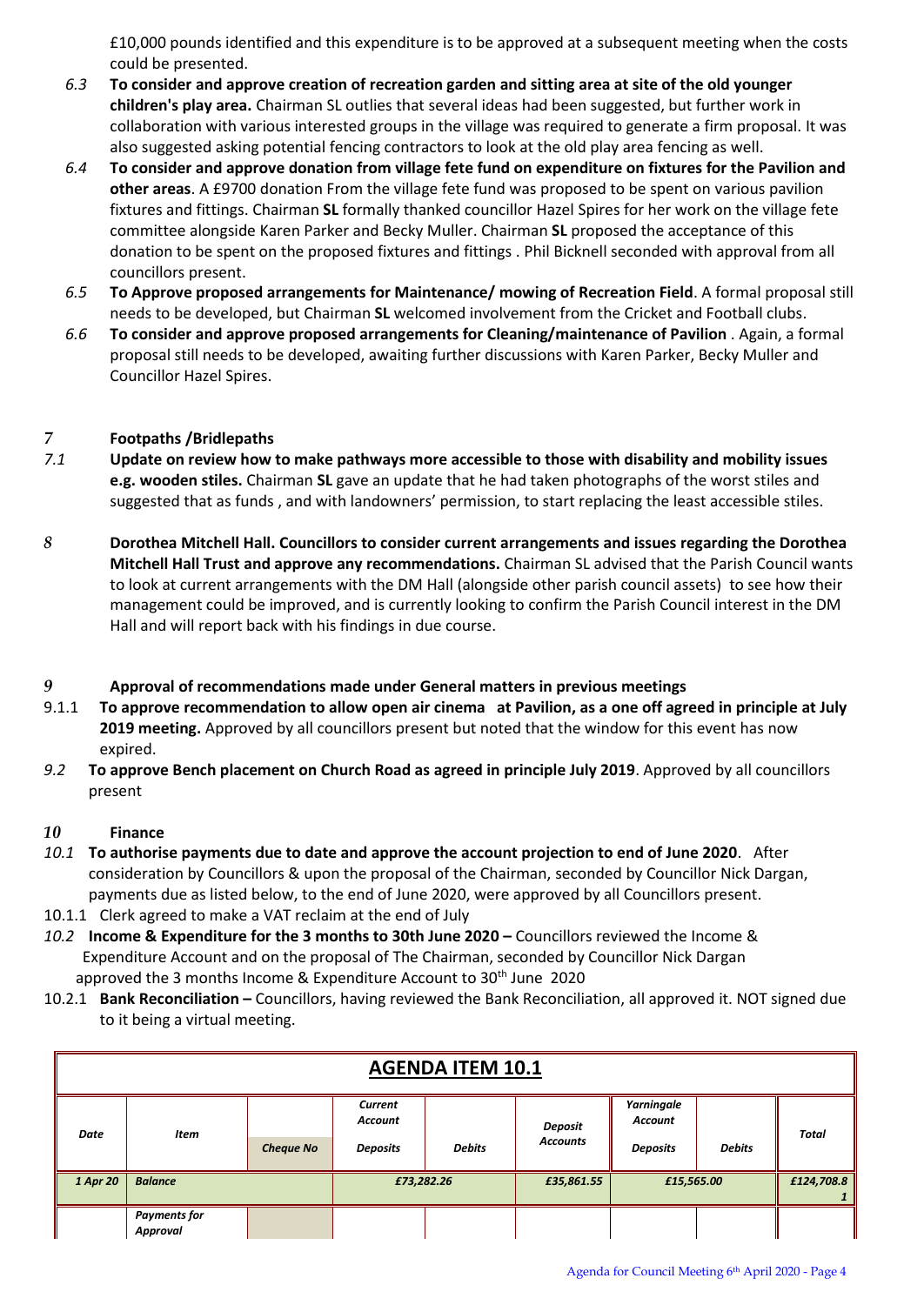| 3 Apr 20  | 17/3/2020 mowing                                  | <b>Bacs</b>      |                 | £456.32    |                            |                 |               | (E456.32)       |
|-----------|---------------------------------------------------|------------------|-----------------|------------|----------------------------|-----------------|---------------|-----------------|
| 6 Apr 20  | of verges<br><b>ANPR Maintenance</b>              | <b>Bacs</b>      |                 | £192.00    |                            |                 |               | (E192.00)       |
| 6 Apr 20  | Interim Costs of                                  | <b>Bacs</b>      |                 | £10,080.00 |                            |                 |               | (£10,080.00     |
|           | extension of Pavilion                             |                  |                 |            |                            |                 |               |                 |
|           | at Recreation<br>Ground                           |                  |                 |            |                            |                 |               |                 |
|           | Item                                              | Amount           |                 |            |                            |                 |               |                 |
|           | Allowance -                                       | £18.00           |                 |            |                            |                 |               |                 |
|           | February 2020                                     |                  |                 |            |                            |                 |               |                 |
|           | Allowance -                                       | £18.00           |                 |            |                            |                 |               |                 |
|           | <b>March 2020</b>                                 | £7.99            |                 |            |                            |                 |               |                 |
|           | HP Instant Ink -<br>Ink supply for                |                  |                 |            |                            |                 |               |                 |
|           | Printer.February                                  |                  |                 |            |                            |                 |               |                 |
|           | HP Instant Ink -                                  | £7.99            |                 |            |                            |                 |               |                 |
|           | Ink supply for                                    |                  |                 |            |                            |                 |               |                 |
|           | Printer. March<br>2020                            |                  |                 |            |                            |                 |               |                 |
|           | Stationary - Hole                                 | £7.00            |                 |            |                            |                 |               |                 |
|           | Punch                                             |                  |                 |            |                            |                 |               |                 |
|           | Mileage Feb/Mar                                   | £2.25            |                 |            |                            |                 |               |                 |
|           |                                                   |                  |                 |            |                            |                 |               |                 |
|           | Total                                             | £61.23           |                 |            |                            |                 |               |                 |
| 7 Apr 20  | Paye & NI                                         | <b>Bacs</b>      |                 | £289.31    |                            |                 |               | (E289.31)       |
|           | deductions for Jan,<br>Feb, March 2020            |                  |                 |            |                            |                 |               |                 |
| 30 Apr 20 | <b>Mow Recreation</b>                             | <b>Bacs</b>      |                 | £150.00    |                            |                 |               | (E150.00)       |
|           | Field March 2020 2                                |                  |                 |            |                            |                 |               |                 |
| 30 Apr 20 | cuts<br>JM Whitehurst. Jan-                       | <b>Bacs</b>      |                 | £165.92    |                            |                 |               | (E165.92)       |
|           | Mar 2020 overtime                                 |                  |                 |            |                            |                 |               |                 |
| 6 Apr 20  | <b>Pavilion Electricity</b><br>20-02-20 to 21-03- | DD               |                 | £163.14    |                            |                 |               | (E163.14)       |
|           | 20                                                |                  |                 |            |                            |                 |               |                 |
| 7 Apr 20  | Parish Clerk's net                                | <b>Bacs</b>      |                 | £539.17    |                            |                 |               | (E539.17)       |
|           | Mar 2020 Salary                                   |                  |                 |            |                            |                 |               |                 |
| 30 Apr 20 | Parish Clerk's Feb/                               | <b>Bacs</b>      |                 | £61.23     |                            |                 |               | (E61.23)        |
|           | Mar 2020 Expenses                                 |                  |                 |            |                            |                 |               |                 |
| 16 Apr 20 | Water Chgs at<br><b>Pavilion for March</b>        | DD               |                 | £24.37     |                            |                 |               | (E24.37)        |
|           | 2020                                              |                  |                 |            |                            |                 |               |                 |
| 28 Apr 20 | <b>ANPR Maintenance</b>                           | <b>Bacs</b>      |                 | (E192.00)  |                            |                 |               | £192.00         |
| 30 Apr 20 | refund<br><b>WALC</b> - Annual                    | <b>Bacs</b>      |                 | £550.00    |                            |                 |               | (E550.00)       |
|           | Subscription 1/4/20                               |                  |                 |            |                            |                 |               |                 |
| 28 Apr 20 | to 31/3/21<br>Payroll and PAYE                    | <b>Bacs</b>      |                 | £162.00    |                            |                 |               | (E162.00)       |
|           | services                                          |                  |                 |            |                            |                 |               |                 |
|           |                                                   |                  |                 |            |                            |                 |               |                 |
|           | Receipts and /or<br><b>Transfers</b>              |                  |                 |            |                            |                 |               |                 |
| 27 Apr 20 | Precept income for                                | <b>BACS</b>      | £15,300.00      |            |                            |                 |               | £15,300.00      |
|           | first half of 20/21                               |                  |                 |            |                            |                 |               |                 |
| 30 Apr 20 | <b>Financial Year</b><br>Repayment from           | <b>Bacs</b>      | £4,720.80       |            |                            |                 | £4,720.80     |                 |
|           | Yarnigale account                                 |                  |                 |            |                            |                 |               |                 |
|           | for work under bio<br>plan paid out to            |                  |                 |            |                            |                 |               |                 |
|           | ventureserve on                                   |                  |                 |            |                            |                 |               |                 |
|           | 3/1/2020                                          |                  |                 |            |                            |                 |               |                 |
|           | Interest on Reserve<br>and Deposit                |                  |                 |            | £2.96                      |                 |               | £2.96           |
|           | Accounts                                          |                  |                 |            |                            |                 |               |                 |
|           |                                                   |                  |                 |            |                            |                 |               |                 |
|           |                                                   |                  |                 |            |                            |                 |               |                 |
|           |                                                   |                  | <b>Current</b>  |            |                            | Yarningale      |               |                 |
| Date      | Item                                              |                  | <b>Account</b>  |            | Deposit<br><b>Accounts</b> | <b>Account</b>  |               | Total           |
|           |                                                   | <b>Cheque No</b> | <b>Deposits</b> | Debits     |                            | <b>Deposits</b> | <b>Debits</b> |                 |
| 30 Apr 20 | <b>Balance</b>                                    |                  | £80,661.60      |            | £35,864.51                 | £10,844.20      |               | £127,370.3<br>1 |
|           |                                                   |                  |                 |            |                            |                 |               |                 |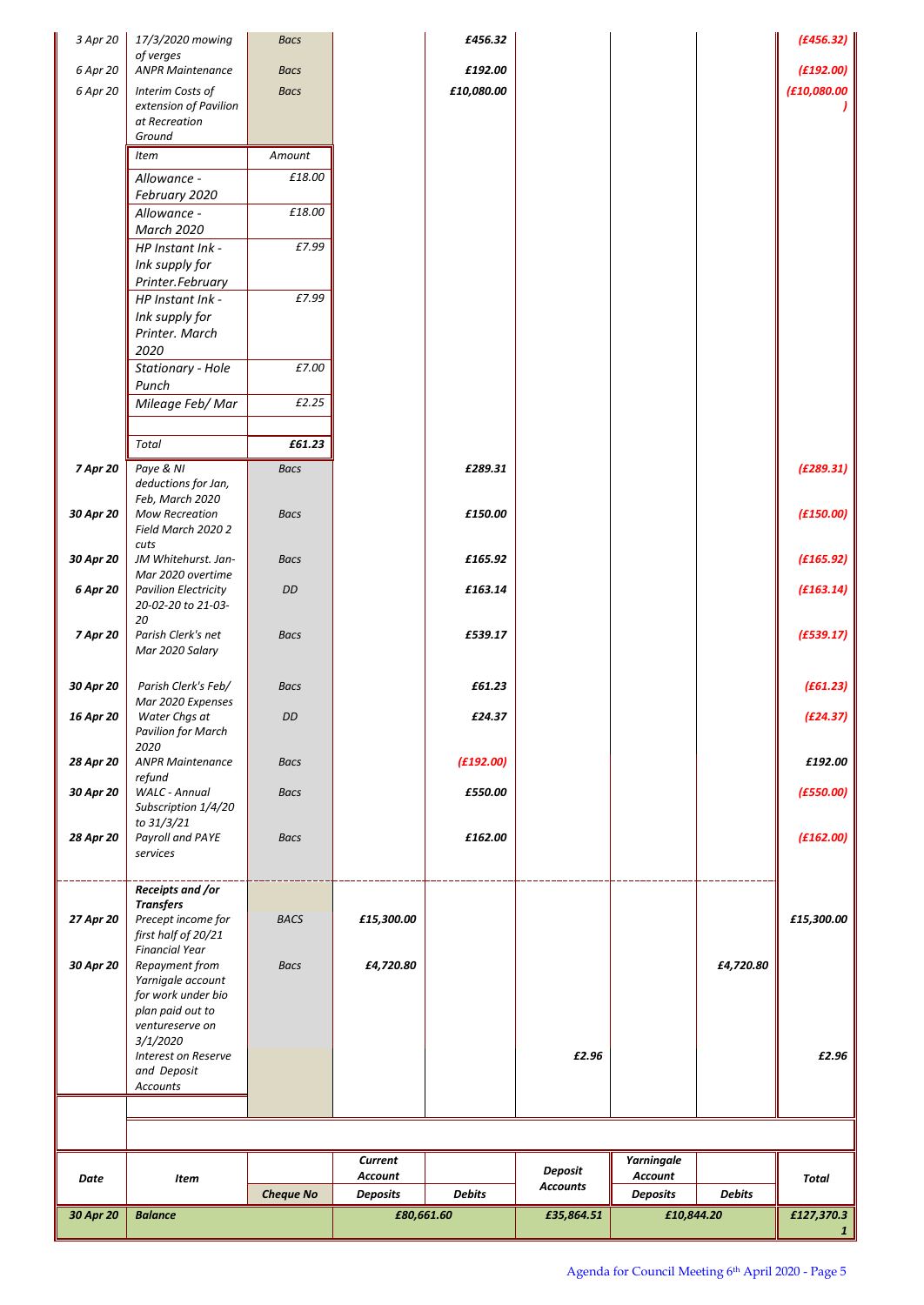|           | <b>Payments for</b><br><b>Approval</b>            |                  |                                   |               |                                   |                                   |               |                 |
|-----------|---------------------------------------------------|------------------|-----------------------------------|---------------|-----------------------------------|-----------------------------------|---------------|-----------------|
| 5 May 20  | Item                                              | Amount           |                                   |               |                                   |                                   |               |                 |
|           | Extra Apr                                         | £8.00            |                                   |               |                                   |                                   |               |                 |
|           | allowance                                         |                  |                                   |               |                                   |                                   |               |                 |
|           | Allowance April<br>20                             | £18.00           |                                   |               |                                   |                                   |               |                 |
|           | Allowance May                                     | £26.00           |                                   |               |                                   |                                   |               |                 |
|           | 20                                                |                  |                                   |               |                                   |                                   |               |                 |
|           | HP Instant Ink -<br>Ink supply for                | £7.99            |                                   |               |                                   |                                   |               |                 |
|           | Printer Apr                                       |                  |                                   |               |                                   |                                   |               |                 |
|           | mileage April                                     | £1.80            |                                   |               |                                   |                                   |               |                 |
|           | HP Instant Ink -                                  | £8.99            |                                   |               |                                   |                                   |               |                 |
|           | Ink supply for<br>Printer May                     |                  |                                   |               |                                   |                                   |               |                 |
|           | mileage May                                       |                  |                                   |               |                                   |                                   |               |                 |
|           | <b>Stationery April</b>                           |                  |                                   |               |                                   |                                   |               |                 |
|           | <b>Stationery May</b>                             |                  |                                   |               |                                   |                                   |               |                 |
|           | Total                                             | £70.78           |                                   |               |                                   |                                   |               |                 |
|           |                                                   |                  |                                   |               |                                   |                                   |               |                 |
| 5 May 20  | Parish Clerk's net<br>apr 2020 Salary             | <b>Bacs</b>      |                                   | £508.37       |                                   |                                   |               | (E508.37)       |
| 5 May 20  | Parish Clerk's Apr<br>2020 Expenses               | <b>Bacs</b>      |                                   | £27.79        |                                   |                                   |               | (E27.79)        |
| 5 May 20  | Clerk training/<br>handover fees                  | <b>Bacs</b>      |                                   | £211.50       |                                   |                                   |               | (E211.50)       |
| 6 May 20  | <b>Pavilion Electricity</b><br>22-03-20 to 20-04- | DD               |                                   | £14.79        |                                   |                                   |               | (E14.79)        |
| 4 May 20  | 20<br>Interim Costs of<br>extension of Pavilion   | <b>Bacs</b>      |                                   | £7,200.00     |                                   |                                   |               | (E7, 200.00)    |
|           | at Recreation<br>Ground                           |                  |                                   |               |                                   |                                   |               |                 |
| 16 May 20 | <b>Mow Recreation</b><br>Field April 2020 3       | <b>Bacs</b>      |                                   | £225.00       |                                   |                                   |               | (E225.00)       |
|           | cuts                                              |                  |                                   |               |                                   |                                   |               |                 |
| 6 Jun 20  | Parish Clerk's net                                | <b>Bacs</b>      |                                   | £541.57       |                                   |                                   |               | (E541.57)       |
|           | May 2020 Salary                                   |                  |                                   |               |                                   |                                   |               |                 |
| 6 Jun 20  | Parish Clerk's May<br>2020 Expenses               | <b>Bacs</b>      |                                   | £42.99        |                                   |                                   |               | (E42.99)        |
| 11 Jun 20 | Receipts and /or                                  |                  |                                   |               |                                   |                                   |               |                 |
| 18 May 20 | <b>Transfers</b><br>Yarningdale                   |                  | £5,818.00                         |               |                                   |                                   |               |                 |
|           | Common                                            |                  |                                   |               |                                   |                                   |               |                 |
|           | <b>Biodiversity</b><br><b>Management Fee</b>      |                  |                                   |               |                                   |                                   |               |                 |
| 19 May 20 | <b>Transfer from</b>                              |                  |                                   | £5,818.00     |                                   | £5,818.00                         |               | £5,818.00       |
|           | <b>Current to</b><br>Yarningale                   |                  |                                   |               |                                   |                                   |               |                 |
|           | Interest on Reserve                               |                  |                                   |               | £2.86                             |                                   |               | £2.86           |
|           | and Deposit<br>Accounts                           |                  |                                   |               |                                   |                                   |               |                 |
| 31 May 19 |                                                   |                  |                                   |               |                                   |                                   |               |                 |
|           |                                                   |                  | Current                           |               |                                   | Yarningale                        |               |                 |
| Date      | Item                                              | <b>Cheque No</b> | <b>Account</b><br><b>Deposits</b> | <b>Debits</b> | <b>Deposit</b><br><b>Accounts</b> | <b>Account</b><br><b>Deposits</b> | <b>Debits</b> | <b>Total</b>    |
|           |                                                   |                  |                                   |               |                                   |                                   |               |                 |
| 31 May 20 | <b>Projected Balance</b>                          |                  | £71,889.59                        |               | £35,867.37                        | £16,662.20                        |               | £124,419.1<br>6 |
|           | <b>Payments for</b>                               |                  |                                   |               |                                   |                                   |               |                 |
|           | <b>Approval</b>                                   |                  |                                   |               |                                   |                                   |               |                 |
| 8 Jun 20  | <b>Pavilion Electricity</b>                       | DD               |                                   | £13.16        |                                   |                                   |               | (E13.16)        |
|           | 21-04-20 to 21-05-<br>20                          |                  |                                   |               |                                   |                                   |               |                 |
| 6 Jun 20  | Spraying Thistles on                              | <b>Bacs</b>      |                                   | £414.00       |                                   |                                   |               | (E414.00)       |
|           | Mount/pond 6<br>under Yarningale                  |                  |                                   |               |                                   |                                   |               |                 |
|           | <b>Bio Agreement</b>                              |                  |                                   |               |                                   |                                   |               |                 |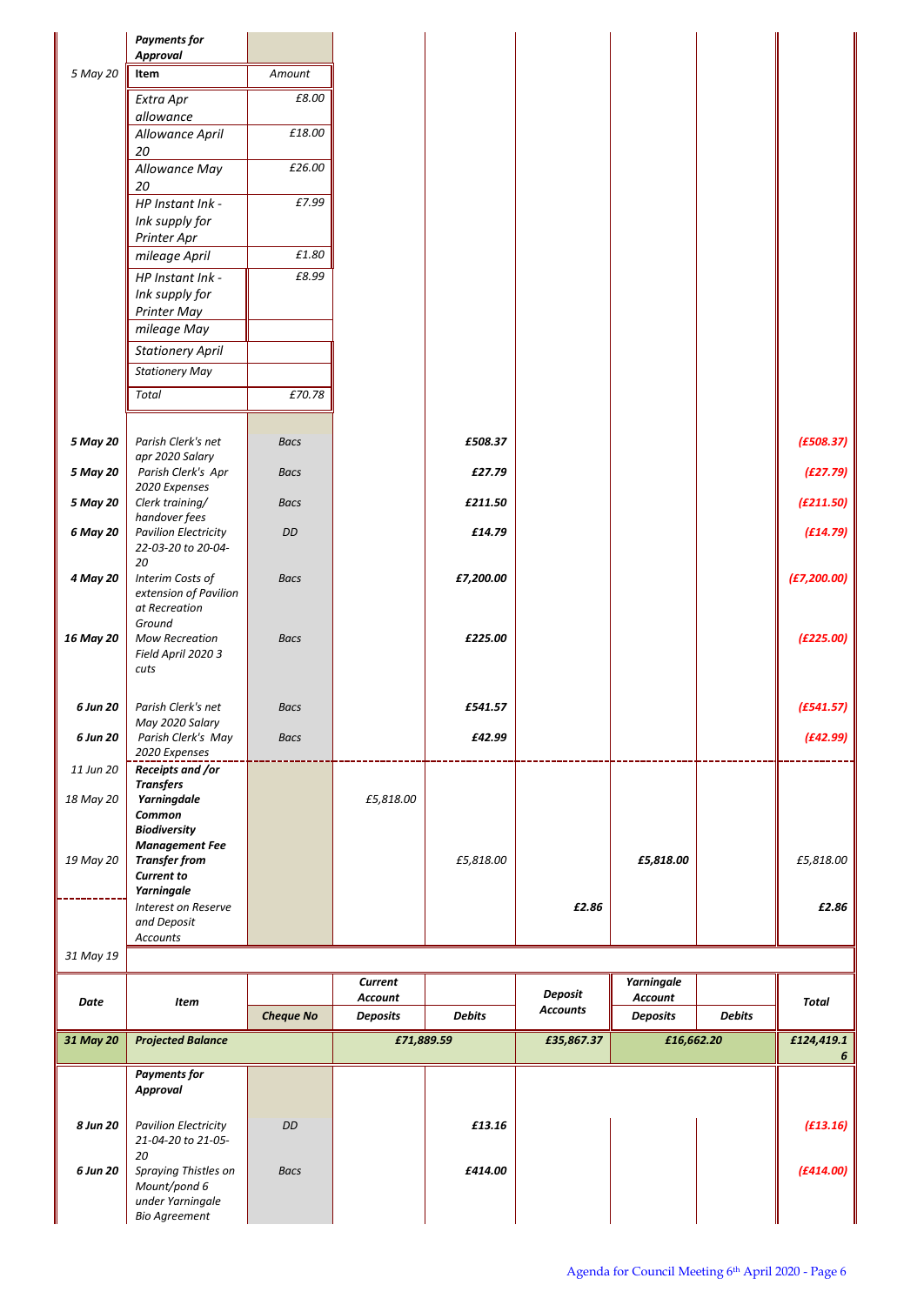| 6 Jun 20       | 20.5.20 Mowing of<br>the village and                                          | <b>Bacs</b>      |                    | £456.32       |                 |                              |               | (E456.32)      |
|----------------|-------------------------------------------------------------------------------|------------------|--------------------|---------------|-----------------|------------------------------|---------------|----------------|
| 6 Jun 20       | verges (3 of 8)<br>Registration of<br><b>Biodiversity offset</b>              | <b>Bacs</b>      |                    | £250.00       |                 |                              |               | (E250.00)      |
| 6 Jun 20       | mgt agreement<br>Insurance renew                                              | <b>Bacs</b>      |                    | £631.83       |                 |                              |               | (E631.83)      |
| 6 Jun 20       | 20/21<br>Renew variation<br>20/21 (revised<br>buidlilngs and                  | <b>Bacs</b>      |                    | £76.86        |                 |                              |               | (E76.86)       |
| 6 Jun 20       | contents cover)<br>Soil and plants for<br>planters                            | <b>Bacs</b>      |                    | £150.00       |                 |                              |               | (E150.00)      |
| 6 Jun 20       | <b>Mow Recreation</b><br>Field May 2020 5                                     | <b>Bacs</b>      |                    | £375.00       |                 |                              |               | (E375.00)      |
| 9 Jun 20       | cuts<br>Interim Costs of<br>extension of Pavilion<br>at Recreation<br>Ground  | <b>Bacs</b>      |                    | £9,720.00     |                 |                              |               | (E9, 720.00)   |
| 9 Jun 20       | Clerk's Toolkit:<br>Planning &<br>Neighbourhood<br>Plans training<br>course   | <b>Bacs</b>      |                    | £18.00        |                 |                              |               | (E18.00)       |
| 27 Jun 20      | Defibrillator                                                                 | <b>Bacs</b>      |                    | £44.63        |                 |                              |               | (E44.63)       |
| 24 Jun 20      | replacement pads<br><b>Insurance Refund(</b><br>removal of BI Cover)          | <b>Bacs</b>      |                    | (E62.92)      |                 |                              |               | £62.92         |
|                |                                                                               |                  |                    |               |                 |                              |               |                |
|                |                                                                               |                  |                    |               |                 |                              |               |                |
|                |                                                                               |                  |                    |               |                 |                              |               |                |
|                |                                                                               |                  |                    |               |                 |                              |               |                |
|                |                                                                               |                  |                    |               |                 |                              |               |                |
|                |                                                                               |                  |                    |               |                 |                              |               |                |
|                |                                                                               |                  |                    |               |                 |                              |               |                |
|                |                                                                               |                  |                    |               |                 |                              |               |                |
|                |                                                                               |                  |                    |               |                 |                              |               |                |
|                | Receipts and /or                                                              |                  |                    |               |                 |                              |               |                |
| 2 Jun 20       | <b>Transfers</b><br>Outdoor Gym<br>Komplan order                              | Cheque           | £3,344.61          |               |                 |                              |               | £3,344.61      |
| 11 Jun 20      | variation<br>Refund of VAT for 3<br>months from<br>31/01/20-<br>30/4/2020     | <b>Bacs</b>      | £11,623.41         |               |                 |                              |               | £11,623.41     |
| $\overline{+}$ | Repayment from<br>Yarnigale account<br>for work under bio<br>plan paid out to | <b>Bacs</b>      | £414.00            |               |                 |                              | £414.00       |                |
| 30 Jun 19      | ventureserve on 8/6<br>Interest on Reserve<br>and Deposit<br>Accounts         | <b>BGC</b>       |                    |               | £3.15           |                              |               | £3.15          |
|                |                                                                               |                  |                    |               |                 |                              |               |                |
|                |                                                                               |                  | Current<br>Account |               | Deposit         | Yarningale<br><b>Account</b> |               |                |
| Date           | Item                                                                          | <b>Cheque No</b> | <b>Deposits</b>    | <b>Debits</b> | <b>Accounts</b> | <b>Deposits</b>              | <b>Debits</b> | Total          |
| 30 Jun 20      | <b>Balance</b>                                                                |                  | £75,184.73         |               | £35,870.52      | £16,248.20                   |               | £127,303.4     |
|                |                                                                               |                  |                    |               |                 |                              |               | 5 <sup>1</sup> |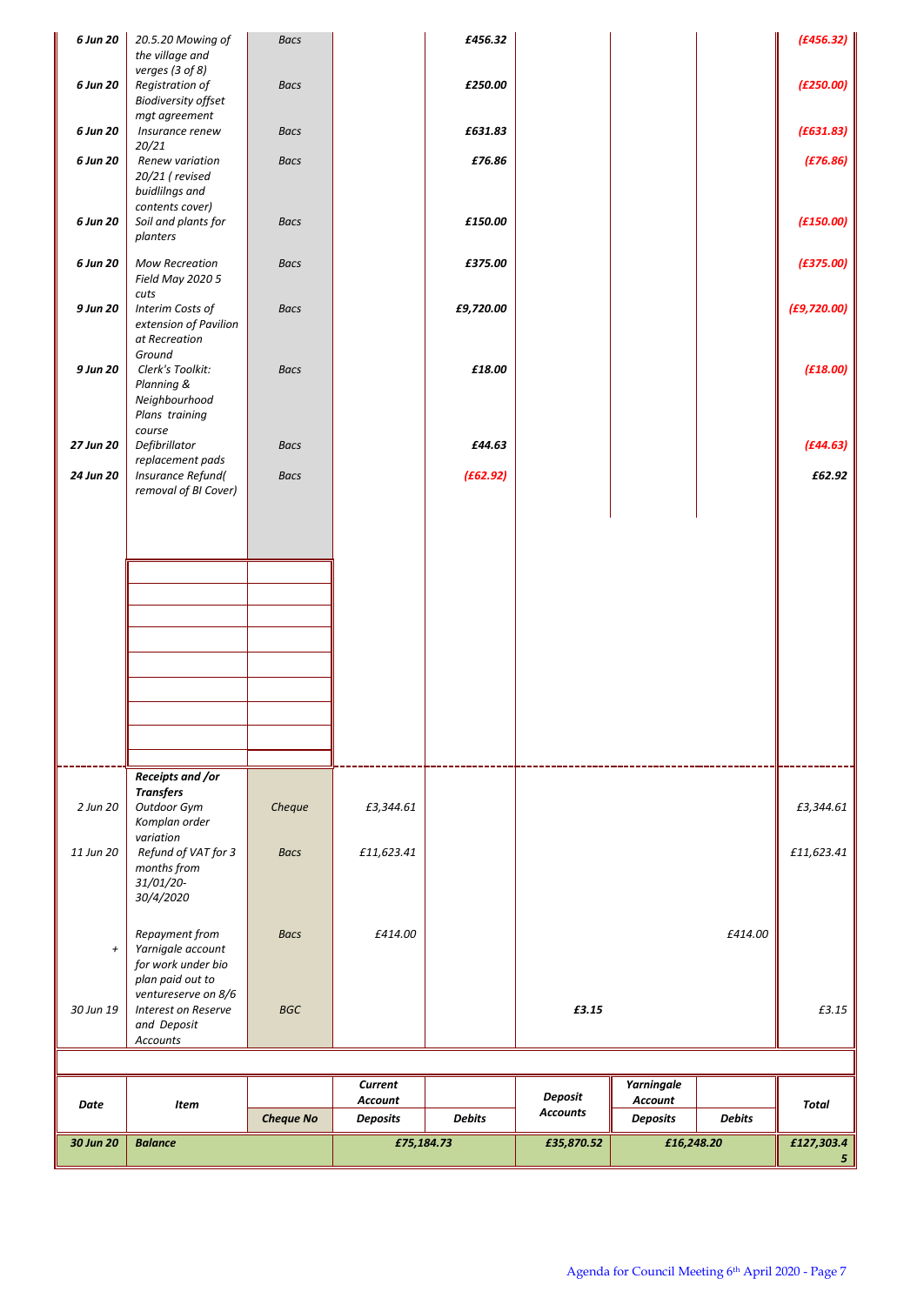#### *11* **Annual Governance & Accountability Return 2019/20 Part 3**

- 11.1.1 **To consider & approve the Annual Governance & Accountability Return 2019/20.** The Councillors considered the 9 areas listed and their responsibility to ensure a sound system of internal control, including arrangements for the preparation of Accounting Statements. Having reviewed all criteria on the form the Chairman proposed the document be approved. The proposal was agreed by all Councillors.
- 11.1.2 **Chairman & Clerk to sign the Annual Governance Statement 2019/20 – page 4.** Chairman **SL** signed by holding up blank form ( page 4) to camera, then signing and then showing completed form with signature to camera, so that all on the virtual meeting could see it had been signed during the Parish Council meeting.
- *11.2* **Accounting Statements 2019/20 (Page 5) of the Annual Governance & Accountability Return**
- 11.2.1 **To consider & approve the Accounting Statements 19/20.** After previous consideration of the Accounting Statement to 31st March 2020, and main variations and reserves, The Chairman **SL** proposed the document be approved and signed. The proposal was agreed by all councillors.
- 11.2.2 **Chairman & the RFO to sign the Accounting Statements 2019/20.** Chairman **SL** signed by holding up blank form (page 5) to camera, then signing and then showing completed form with signature to camera, so that all on the virtual meeting could see it had been signed during the Parish Council meeting
- *12* **General Other matters/ including any arising from Earlier Meetings and not already covered.** *(No decisions are to be taken on any items discussed under this heading)* **.**
- *12.1* An update was given on the drainage of the football field and the damage caused by Komplan delivery lorries. Komplan have been asked to fund the cost of repair.
- *12.2* The Chairman also asked councillors to examine the spreadsheet previously sent, detailing expenditure on Pavilion related fixtures and fittings, in excess of that funded by the village fete donation, with a view to approving them in due course. Councillor **KM** queried why 48 stackable chairs were needed and Simon Lawton outlined a desire to get maximum use out of the building during the day.
- *12.3* There was discussion about the existing shed and it's possible replacement. Apparently, any replacement will need planning permission so it was suggested that we should consider recladding it and develop a formal proposal moving forward

#### *13* **Meeting Dates**

13.1 It was agreed to cancel the 3<sup>rd</sup> August 2020 as this was only three weeks after the current meeting, therefore next meeting dates will be . 5<sup>th</sup> October 2020 & 7<sup>th</sup> December 2020.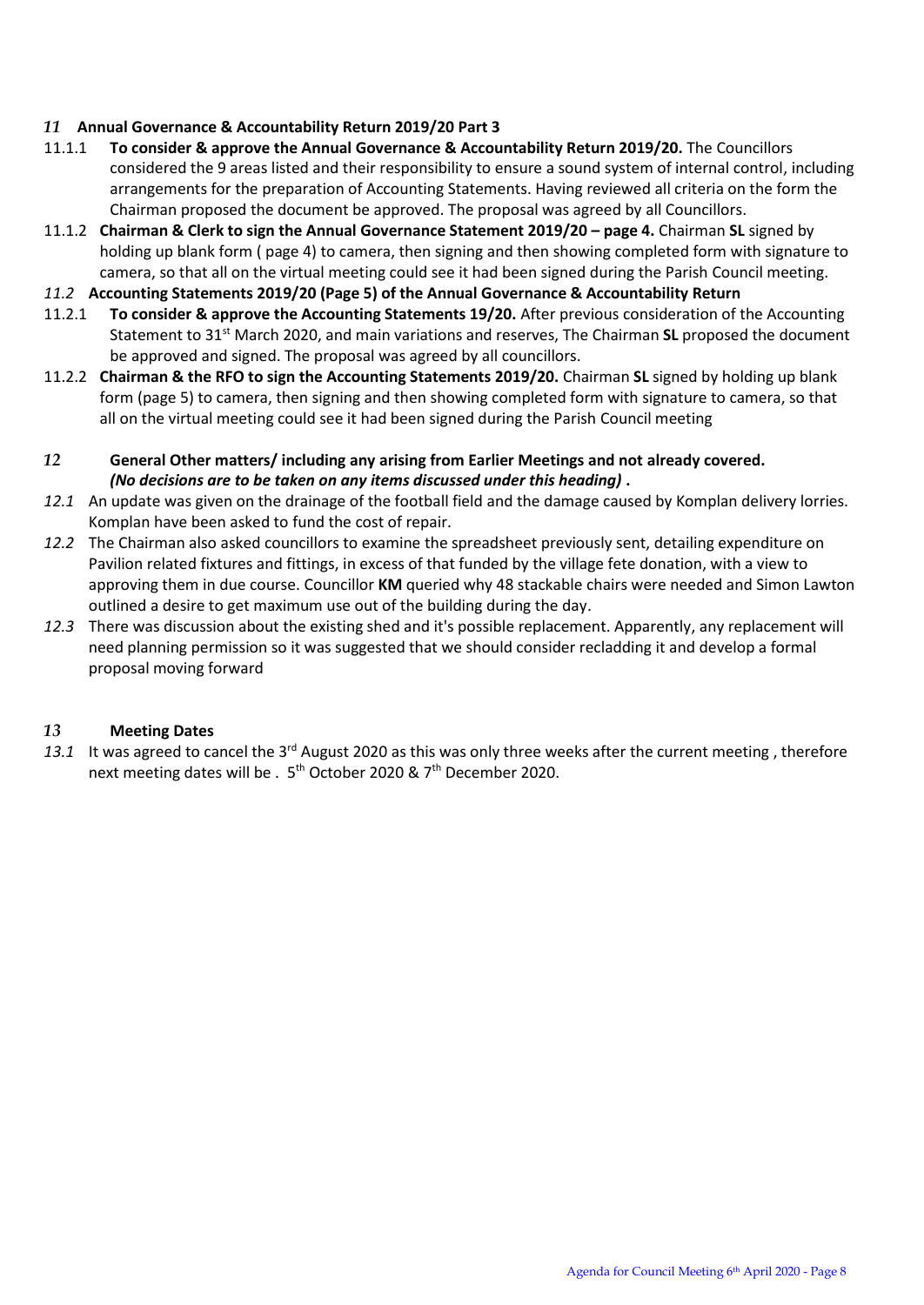| <b>Claverdon Parish Council Accounts for the Year to 31 March 2020</b> |                                          |                                                  |                                           |                                                                                                                                                             |  |  |  |  |  |  |  |
|------------------------------------------------------------------------|------------------------------------------|--------------------------------------------------|-------------------------------------------|-------------------------------------------------------------------------------------------------------------------------------------------------------------|--|--|--|--|--|--|--|
| <b>ITEM 10.2- AGENDA</b>                                               | <b>Budget for</b><br>the Year            | <b>YTD Payments</b><br>& Receipts to<br>31/03/20 | <b>Period</b><br>1/1/2020 to<br>31/3/2020 | <b>NOTES</b>                                                                                                                                                |  |  |  |  |  |  |  |
|                                                                        |                                          |                                                  |                                           |                                                                                                                                                             |  |  |  |  |  |  |  |
| Precept                                                                | £30,000.00                               | £30,000.00                                       | £0.00                                     | (Receipt includes £80 Council Tax Reduction<br>Grant)                                                                                                       |  |  |  |  |  |  |  |
| <b>Recreation Field (Clubs Etc.)</b>                                   | £770.00                                  | £250.00                                          | £0.00                                     | Cricket Club Payment for 2018 Season.                                                                                                                       |  |  |  |  |  |  |  |
| <b>Bank Interest</b>                                                   | £50.00                                   | £259.16                                          | £100.70                                   |                                                                                                                                                             |  |  |  |  |  |  |  |
| <b>Miscellaneous</b>                                                   | £0.00                                    | £43.00                                           | £12.00                                    | Compensation from Lloyds Bank for delay in<br>service plus maps                                                                                             |  |  |  |  |  |  |  |
| <b>Playground Grants &amp;</b><br><b>Fundraising</b>                   | £50,000.00                               | £23,551.00                                       | £23,551.00                                |                                                                                                                                                             |  |  |  |  |  |  |  |
| <b>Pavilion Refurb &amp; Extension</b><br><b>Grants</b>                | £119,000.00                              | £43,755.00                                       | £43,755.00                                |                                                                                                                                                             |  |  |  |  |  |  |  |
| <b>Verges mowing reclaim from</b><br>SDC                               | £1,200.00                                | £1,300.23                                        | £0.00                                     |                                                                                                                                                             |  |  |  |  |  |  |  |
| <b>Wayleave Rent and</b><br><b>Easements</b>                           | £277.00                                  | £277.27                                          | £0.00                                     |                                                                                                                                                             |  |  |  |  |  |  |  |
| <b>VAT Reclaimed</b>                                                   | £37,425.00                               | £17,254.86                                       | £9,834.44                                 | VAT recovered to 31/3/19 & to 30/9/19 &<br>31/01/2020                                                                                                       |  |  |  |  |  |  |  |
| <b>Donation for ANPR Cameras</b>                                       | £0.00                                    | £345.00                                          | £0.00                                     |                                                                                                                                                             |  |  |  |  |  |  |  |
| <b>Yarningale Biodiversity</b><br><b>Management Plan Payment</b>       | £0.00                                    | £16,365.00                                       | £16,365.00                                |                                                                                                                                                             |  |  |  |  |  |  |  |
| <b>WCC Councillors Grant Fund</b>                                      | £0.00                                    | £1,000.00                                        | £0.00                                     | For the Play Area at the Recreation Ground                                                                                                                  |  |  |  |  |  |  |  |
| <b>Sale of Tattlebank Wood</b>                                         | £0.00                                    | £95,000.00                                       | £0.00                                     | <b>Gross Sale Proceeds</b>                                                                                                                                  |  |  |  |  |  |  |  |
| Total                                                                  | £238,722.00<br>£229,400.52<br>£93,618.14 |                                                  |                                           |                                                                                                                                                             |  |  |  |  |  |  |  |
| <b>Administration</b>                                                  |                                          | <b>Expenditure</b>                               |                                           |                                                                                                                                                             |  |  |  |  |  |  |  |
|                                                                        |                                          |                                                  |                                           |                                                                                                                                                             |  |  |  |  |  |  |  |
| <b>Clerk's Salary</b>                                                  | £8,250.00                                | £10,601.99                                       | £3,257.18                                 |                                                                                                                                                             |  |  |  |  |  |  |  |
| <b>Clerk's &amp; Admin Expenses</b><br>Total                           | £1,100.00<br>£9,350.00                   | £1,049.55<br>£11,651.54                          | £235.72<br>£3,492.90                      |                                                                                                                                                             |  |  |  |  |  |  |  |
|                                                                        |                                          |                                                  |                                           |                                                                                                                                                             |  |  |  |  |  |  |  |
|                                                                        |                                          |                                                  |                                           |                                                                                                                                                             |  |  |  |  |  |  |  |
| <b>Recreation Field</b>                                                |                                          |                                                  |                                           |                                                                                                                                                             |  |  |  |  |  |  |  |
| <b>Mowing</b>                                                          | £2,250.00                                | £2,025.00                                        | £0.00                                     | March's mowing paid in April -> next year's<br>accounts                                                                                                     |  |  |  |  |  |  |  |
| Playgrounds - new all ages<br>playground at Recreation<br>Field.       | £54,500.00                               | £0.00                                            | £0.00                                     |                                                                                                                                                             |  |  |  |  |  |  |  |
| <b>Pavilion</b><br>Refurbishment/Rebuild                               | £119,000.00                              | £109,724.00                                      | £70,954.00                                | £12995 -Cost of removal of asbetos. £94714<br>payments to the Contractor for extension to<br>Pavilion & £1125 to the QS, & £890 Building<br><b>Reg Fees</b> |  |  |  |  |  |  |  |
| <b>Other General Maintenance</b><br>and Field work                     | £1,550.00                                | £1,356.77                                        | £812.32                                   | Electricity & Water                                                                                                                                         |  |  |  |  |  |  |  |
| Total                                                                  | £177,300.00                              | £113,105.77                                      | £71,766.32                                |                                                                                                                                                             |  |  |  |  |  |  |  |
|                                                                        |                                          |                                                  |                                           |                                                                                                                                                             |  |  |  |  |  |  |  |
|                                                                        |                                          |                                                  |                                           |                                                                                                                                                             |  |  |  |  |  |  |  |
| <b>Yarningale Common</b>                                               |                                          |                                                  |                                           |                                                                                                                                                             |  |  |  |  |  |  |  |
| <b>WCC Biodiversity Works &amp;</b><br><b>Management Costs</b>         | £1,000.00                                | £5,520.80                                        | £5,520.80                                 | Work & costs conducted under the Biodiversity<br>Management Plan                                                                                            |  |  |  |  |  |  |  |
| Mowing                                                                 | £0.00                                    | £0.00                                            | £0.00                                     |                                                                                                                                                             |  |  |  |  |  |  |  |
| <b>General Maintenance</b>                                             | £1,000.00                                | £734.00                                          | £254.00                                   | Net cost of temporary repair of pot holes in<br>access to car park                                                                                          |  |  |  |  |  |  |  |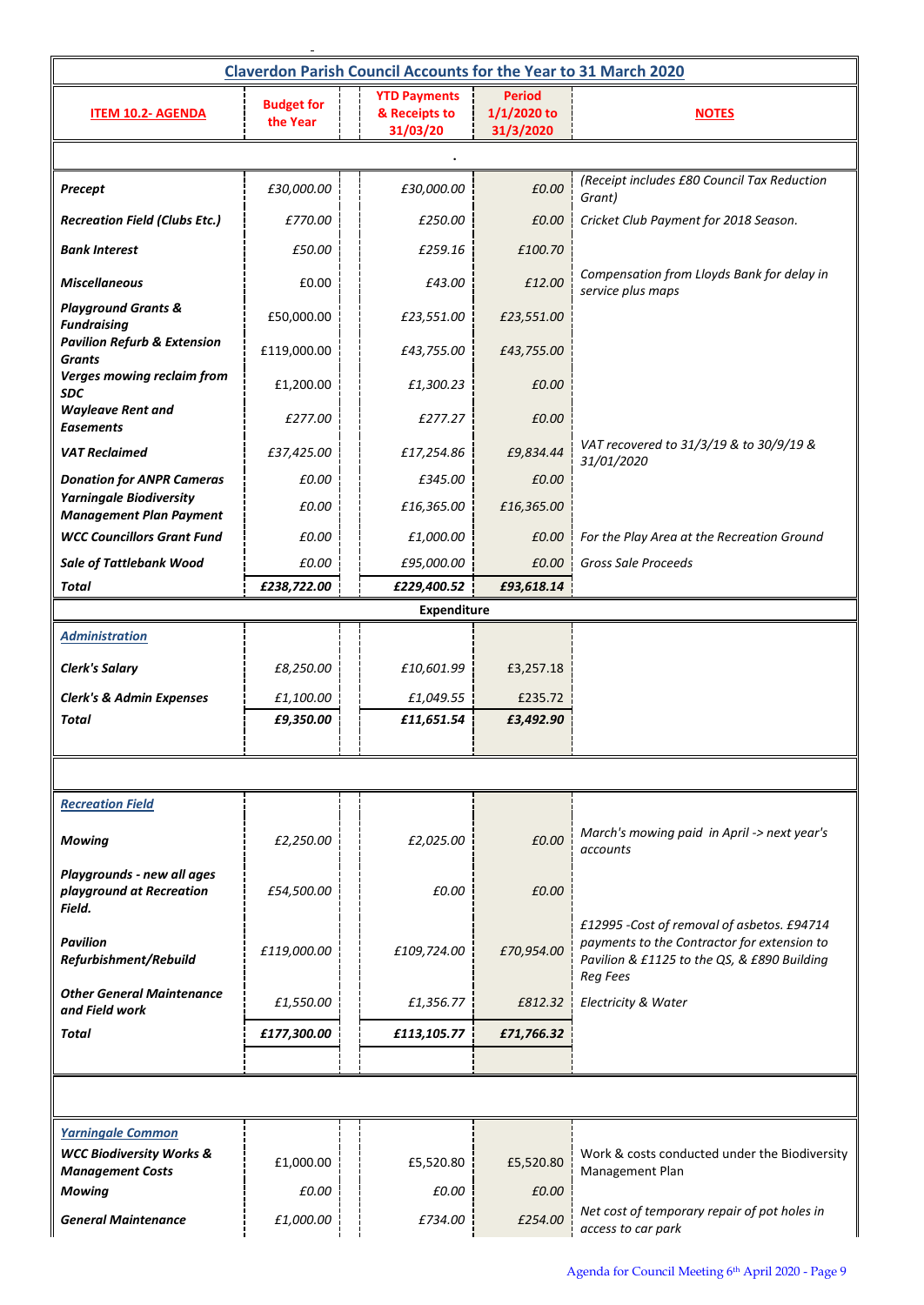| Total                                                                                       | £2,000.00    |  | £6,254.80   | £5,774.80    |                                                                                                                                                                                                                                    |  |  |  |  |  |
|---------------------------------------------------------------------------------------------|--------------|--|-------------|--------------|------------------------------------------------------------------------------------------------------------------------------------------------------------------------------------------------------------------------------------|--|--|--|--|--|
|                                                                                             |              |  |             |              |                                                                                                                                                                                                                                    |  |  |  |  |  |
| <b>Other Village Areas</b>                                                                  |              |  |             |              |                                                                                                                                                                                                                                    |  |  |  |  |  |
| <b>Verges and Lye Green</b><br><b>Mowing</b>                                                | £3,150.00    |  | £3,629.00   | £144.00      |                                                                                                                                                                                                                                    |  |  |  |  |  |
| CLASP / CASE/ Road Safety                                                                   | £1,000.00    |  | £4,645.00   | £0.00        |                                                                                                                                                                                                                                    |  |  |  |  |  |
| <b>Trees, Footpaths and Gritting,</b><br><b>Village and Lye Green</b><br><b>Maintenance</b> | £3,350.00    |  | £0.00       | £0.00        |                                                                                                                                                                                                                                    |  |  |  |  |  |
| <b>Village Green Design Costs</b>                                                           | £3,500.00    |  | £0.00       | £0.00        |                                                                                                                                                                                                                                    |  |  |  |  |  |
| <b>Tattle Bank</b>                                                                          | £0.00        |  | £0.00       | £0.00        |                                                                                                                                                                                                                                    |  |  |  |  |  |
| Total                                                                                       | £11,000.00   |  | £8,274.00   | £144.00      |                                                                                                                                                                                                                                    |  |  |  |  |  |
|                                                                                             |              |  |             |              |                                                                                                                                                                                                                                    |  |  |  |  |  |
| <b>Miscellaneous and</b><br><b>Professional</b>                                             |              |  |             |              |                                                                                                                                                                                                                                    |  |  |  |  |  |
| <b>Professional Costs</b>                                                                   | £6,715.00    |  | £2,951.72   | £688.90      | Insurance £647, Audit Fees - £537, Legal Fees<br>for Land Registry £60, & Solicitors Fees to make<br>1st registration of the Recreation Ground £758,<br>Legal Advice re. Access Deeds Homestead.<br>£253                           |  |  |  |  |  |
| <b>VAT Payable</b>                                                                          | £37,425.00   |  | £25,465.48  | £14,435.66   |                                                                                                                                                                                                                                    |  |  |  |  |  |
| <b>Costs of Sale of Tattlebank</b><br>Wood                                                  | £0.00        |  | £4,477.35   | £0.00        | Auction Fees £2474, Solicitors Fees £ 2003                                                                                                                                                                                         |  |  |  |  |  |
| <b>General other costs</b>                                                                  | £4,800.00    |  | £4,222.42   | £210.00      | Cost of new notice board £1968, WALC Annual<br>Subscription £421, Battery for Defibrilator<br>£250, IT Support fees £89, SDC Election<br>Charges £100, Advert Stratford Herald for Clerk<br>£275, £315 Parish News monthly insert. |  |  |  |  |  |
| Total                                                                                       | £48,940.00   |  | £37,116.97  | £15,334.56   |                                                                                                                                                                                                                                    |  |  |  |  |  |
| <b>Total Expenditure</b>                                                                    | £248,590.00  |  | £176,403.08 | £96,512.58   |                                                                                                                                                                                                                                    |  |  |  |  |  |
| Surplus / (Deficit)                                                                         | $-£9,868.00$ |  | £52,997.44  | $-E2,894.44$ |                                                                                                                                                                                                                                    |  |  |  |  |  |
|                                                                                             |              |  |             |              |                                                                                                                                                                                                                                    |  |  |  |  |  |
| <b>Opening Bank Balance</b><br>1/4/2019                                                     |              |  | £71,711.37  |              |                                                                                                                                                                                                                                    |  |  |  |  |  |
| <b>Closing Bank Balance</b><br>31/3/2020                                                    |              |  | £124,708.81 |              |                                                                                                                                                                                                                                    |  |  |  |  |  |
| <b>Balance Change</b>                                                                       |              |  | £52,997.44  |              |                                                                                                                                                                                                                                    |  |  |  |  |  |
|                                                                                             |              |  |             |              |                                                                                                                                                                                                                                    |  |  |  |  |  |
|                                                                                             |              |  |             |              |                                                                                                                                                                                                                                    |  |  |  |  |  |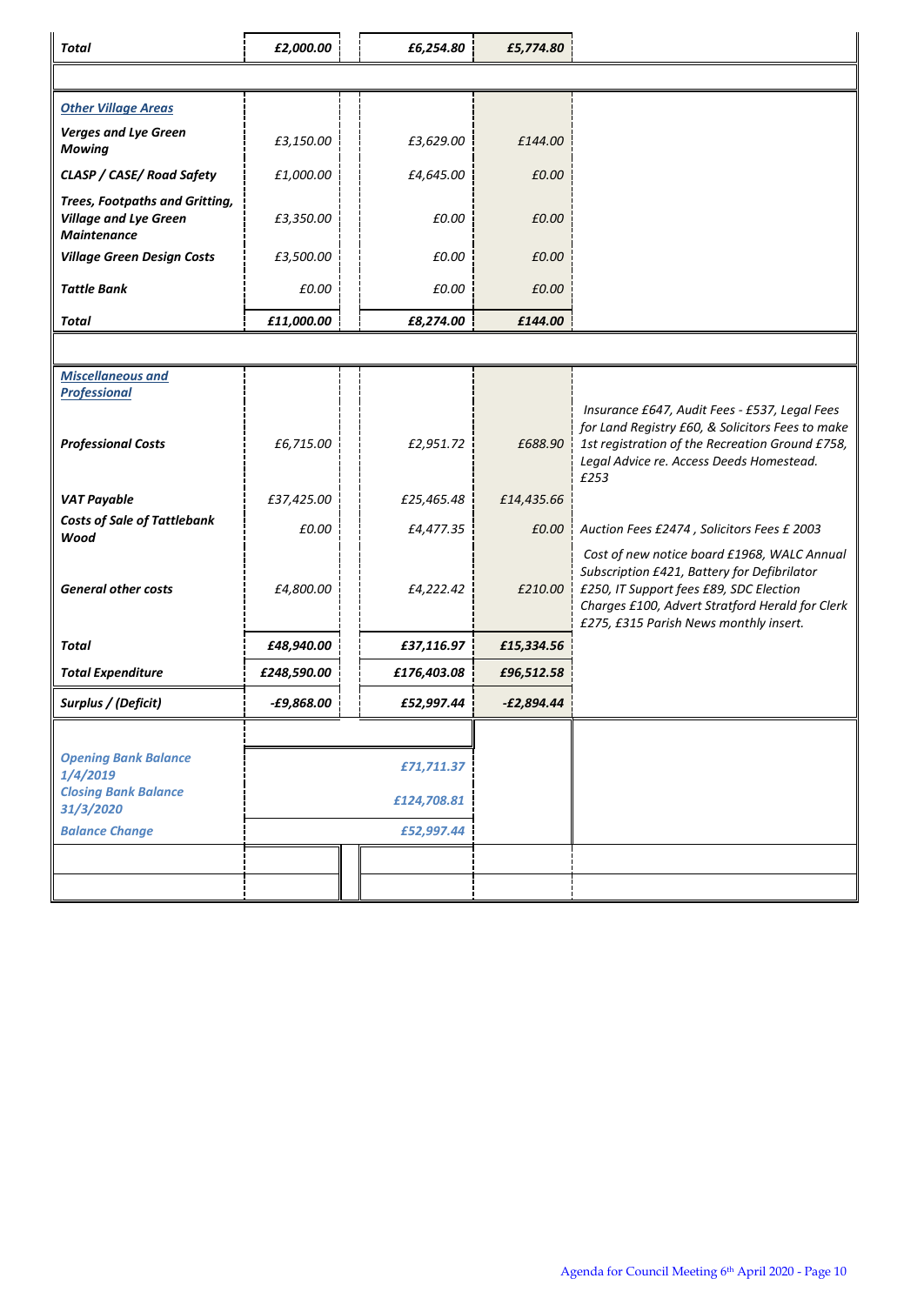| <b>Claverdon Parish Council Accounts for the Year to 31 March 2021</b>                |                               |  |                                                               |                                           |                                                                                                                                                           |  |  |  |  |  |
|---------------------------------------------------------------------------------------|-------------------------------|--|---------------------------------------------------------------|-------------------------------------------|-----------------------------------------------------------------------------------------------------------------------------------------------------------|--|--|--|--|--|
| <b>ITEM 10.2- AGENDA</b>                                                              | <b>Budget for</b><br>the Year |  | <b>YTD Payments &amp;</b><br><b>Receipts to</b><br>30/06/2020 | <b>Period</b><br>1/4/2020 to<br>30/6/2020 | <b>NOTES</b>                                                                                                                                              |  |  |  |  |  |
|                                                                                       |                               |  |                                                               |                                           |                                                                                                                                                           |  |  |  |  |  |
| Precept                                                                               | £30,600.00                    |  | £15,300.00                                                    |                                           |                                                                                                                                                           |  |  |  |  |  |
| <b>Recreation Field (Clubs Etc.)</b>                                                  | £0.00                         |  | £0.00                                                         |                                           |                                                                                                                                                           |  |  |  |  |  |
| <b>Bank Interest</b>                                                                  | £150.00                       |  | £8.97                                                         |                                           |                                                                                                                                                           |  |  |  |  |  |
| <b>Miscellaneous</b>                                                                  | £0.00                         |  | £0.00                                                         |                                           |                                                                                                                                                           |  |  |  |  |  |
| <b>Playground Grants &amp;</b><br><b>Fundraising - WALC &amp;</b><br><b>Donations</b> | £8,000.00                     |  | £3,344.61                                                     |                                           | £8k WALC grant already received<br>31/3/2020 prior to start of the financial<br>year. £3344.61 received from playground<br>fundraising for Gym equipment. |  |  |  |  |  |
| <b>Pavilion Refurb &amp; Extension</b><br>Grants                                      | £48,416.00                    |  | £0.00                                                         |                                           | Sports England grants claimed last year                                                                                                                   |  |  |  |  |  |
| Verges mowing reclaim from<br><b>SDC</b>                                              | £1,300.00                     |  | £0.00                                                         |                                           |                                                                                                                                                           |  |  |  |  |  |
| <b>Wayleave Rent and Easements</b>                                                    | £277.00                       |  | £0.00                                                         |                                           |                                                                                                                                                           |  |  |  |  |  |
| <b>VAT Reclaimed</b>                                                                  | £17,650.00<br>£0.00           |  | £11,623.41<br>£0.00                                           |                                           |                                                                                                                                                           |  |  |  |  |  |
| <b>Yarningale Biodiversity</b><br><b>Management Plan Payment</b>                      | £5,818.00                     |  | £5,818.00                                                     |                                           |                                                                                                                                                           |  |  |  |  |  |
| <b>WCC Councillors Grant Fund</b>                                                     | £1,000.00                     |  | £0.00                                                         |                                           |                                                                                                                                                           |  |  |  |  |  |
|                                                                                       | £0.00                         |  | £0.00                                                         |                                           |                                                                                                                                                           |  |  |  |  |  |
| Total                                                                                 | £113,211.00                   |  | £36,094.99                                                    | £0.00                                     |                                                                                                                                                           |  |  |  |  |  |
| <b>Administration</b>                                                                 |                               |  | Expenditure                                                   |                                           |                                                                                                                                                           |  |  |  |  |  |
|                                                                                       |                               |  |                                                               |                                           |                                                                                                                                                           |  |  |  |  |  |
| <b>Clerk's Salary</b>                                                                 | £8,500.00                     |  | £2,044.34                                                     |                                           |                                                                                                                                                           |  |  |  |  |  |
| <b>Clerk's &amp; Admin Expenses</b><br>Total                                          | £1,200.00<br>£9,700.00        |  | £260.11<br>£2,304.45                                          | £0.00                                     |                                                                                                                                                           |  |  |  |  |  |
|                                                                                       |                               |  |                                                               |                                           |                                                                                                                                                           |  |  |  |  |  |
|                                                                                       |                               |  |                                                               |                                           |                                                                                                                                                           |  |  |  |  |  |
| <b>Recreation Field</b>                                                               |                               |  |                                                               |                                           |                                                                                                                                                           |  |  |  |  |  |
| <b>Mowing</b>                                                                         | £2,295.00                     |  | £750.00                                                       |                                           |                                                                                                                                                           |  |  |  |  |  |
| Playgrounds - new all ages<br>playground at Recreation Field.                         | £48,000.00                    |  | £0.00                                                         |                                           |                                                                                                                                                           |  |  |  |  |  |
| <b>Pavilion Refurbishment/Rebuild</b>                                                 | £20,715.00                    |  | £22,500.00                                                    |                                           | Adjustment in provisional sums and extra<br>buiding regulation requirements                                                                               |  |  |  |  |  |
| <b>Other General Maintenance</b><br>and Field work                                    | £1,650.00                     |  | £206.36                                                       |                                           |                                                                                                                                                           |  |  |  |  |  |
| Total                                                                                 | £72,660.00                    |  | £23,456.36                                                    | £0.00                                     |                                                                                                                                                           |  |  |  |  |  |
|                                                                                       |                               |  |                                                               |                                           |                                                                                                                                                           |  |  |  |  |  |
|                                                                                       |                               |  |                                                               |                                           |                                                                                                                                                           |  |  |  |  |  |
| <b>Yarningale Common</b>                                                              |                               |  |                                                               |                                           |                                                                                                                                                           |  |  |  |  |  |
| <b>Biodiversity Management work</b><br>& fees                                         | £5,818.00                     |  | £345.00                                                       |                                           | Includes £4721 transfer out to current<br>account for work paid for last financial<br>year before Yarningale account set up                               |  |  |  |  |  |
| <b>Mowing</b>                                                                         | £700.00                       |  | £0.00                                                         |                                           |                                                                                                                                                           |  |  |  |  |  |
| <b>General Maintenance &amp; Other</b><br>major works                                 | £1,750.00                     |  | £0.00                                                         |                                           |                                                                                                                                                           |  |  |  |  |  |
| Total                                                                                 | £8,268.00                     |  | £345.00                                                       | £0.00                                     |                                                                                                                                                           |  |  |  |  |  |
|                                                                                       |                               |  |                                                               |                                           |                                                                                                                                                           |  |  |  |  |  |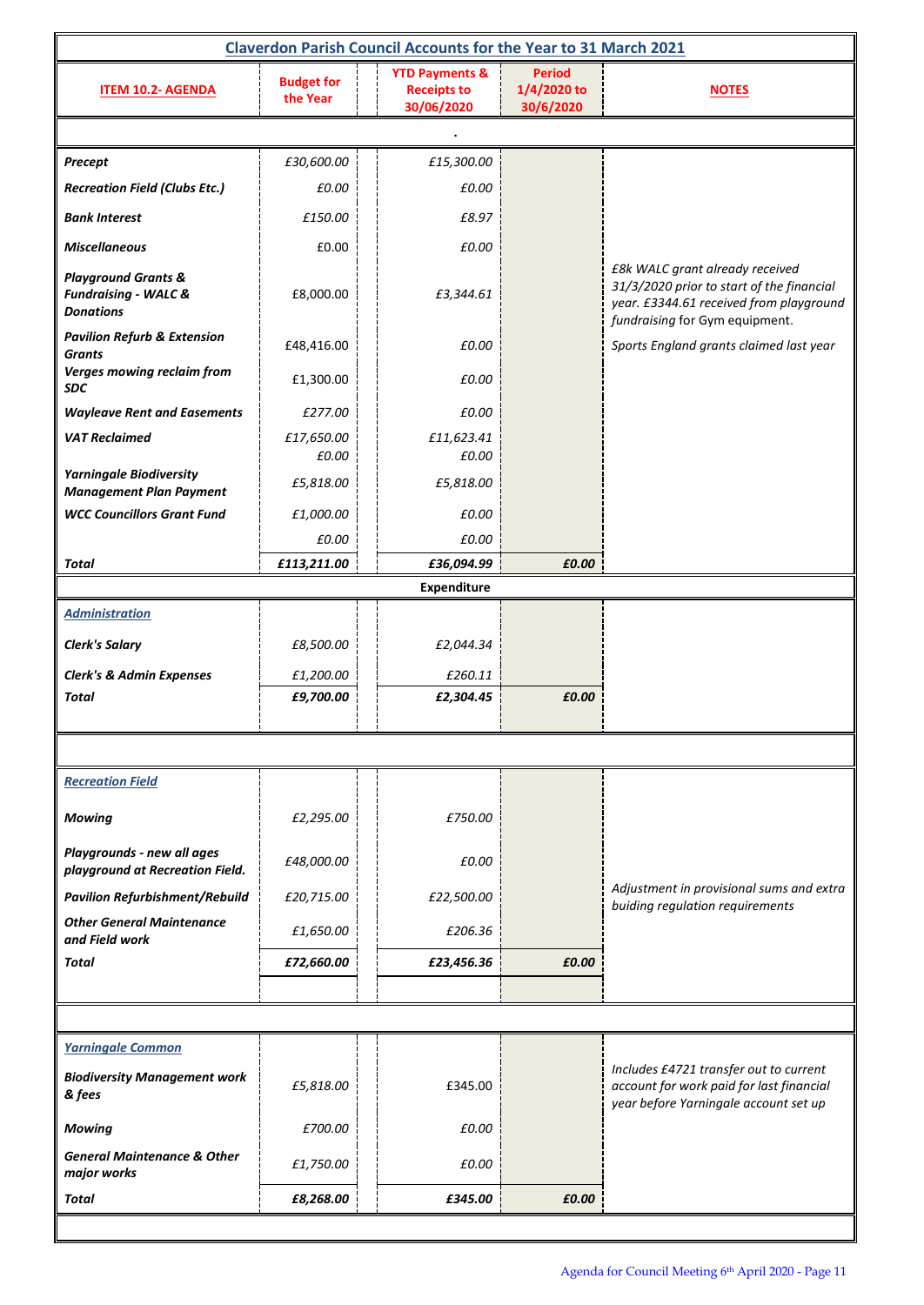| <b>Other Village Areas</b>                                                                  |               |             |             |       |                            |
|---------------------------------------------------------------------------------------------|---------------|-------------|-------------|-------|----------------------------|
| <b>Verges and Lye Green Mowing</b>                                                          | £3,048.00     |             | £760.54     |       |                            |
| CLASP / CASE/ Road Safety                                                                   | £0.00         |             | £0.00       |       |                            |
| <b>Trees, Footpaths and Gritting,</b><br><b>Village and Lye Green</b><br><b>Maintenance</b> | £2,350.00     |             | £150.00     |       | planters                   |
| <b>Village Green Design Costs</b>                                                           | £6,000.00     |             | £0.00       |       |                            |
|                                                                                             | £0.00         |             | £0.00       |       |                            |
| <b>Total</b>                                                                                | £11,398.00    |             | £910.54     | £0.00 |                            |
|                                                                                             |               |             |             |       |                            |
| <b>Miscellaneous and Professional</b>                                                       |               |             |             |       |                            |
| <b>Professional Costs</b>                                                                   | £2,655.00     |             | £860.77     |       | legal charges, insurance   |
| <b>VAT Payable</b>                                                                          | £16,355.00    |             | £4,880.10   |       |                            |
|                                                                                             | £0.00         |             | £0.00       |       |                            |
| <b>General other costs</b>                                                                  | £3,260.00     |             | £743.13     |       | WALC subsciption, training |
| <b>Total</b>                                                                                | £22,270.00    |             | £6,484.00   | £0.00 |                            |
| <b>Total Expenditure</b>                                                                    | £124,296.00   |             | £33,500.35  | £0.00 |                            |
| Surplus / (Deficit)                                                                         | $-£11,085.00$ |             | £2,594.64   | £0.00 |                            |
|                                                                                             |               |             |             |       |                            |
| <b>Opening Bank Balance</b><br>1/4/2020                                                     |               | £124,708.81 |             |       |                            |
| <b>Closing Bank Balance</b><br>30/6/2020                                                    |               |             | £127,303.45 |       |                            |
| <b>Balance Change</b>                                                                       | £2,594.64     |             |             |       |                            |
|                                                                                             |               |             |             |       |                            |
|                                                                                             |               |             |             |       |                            |